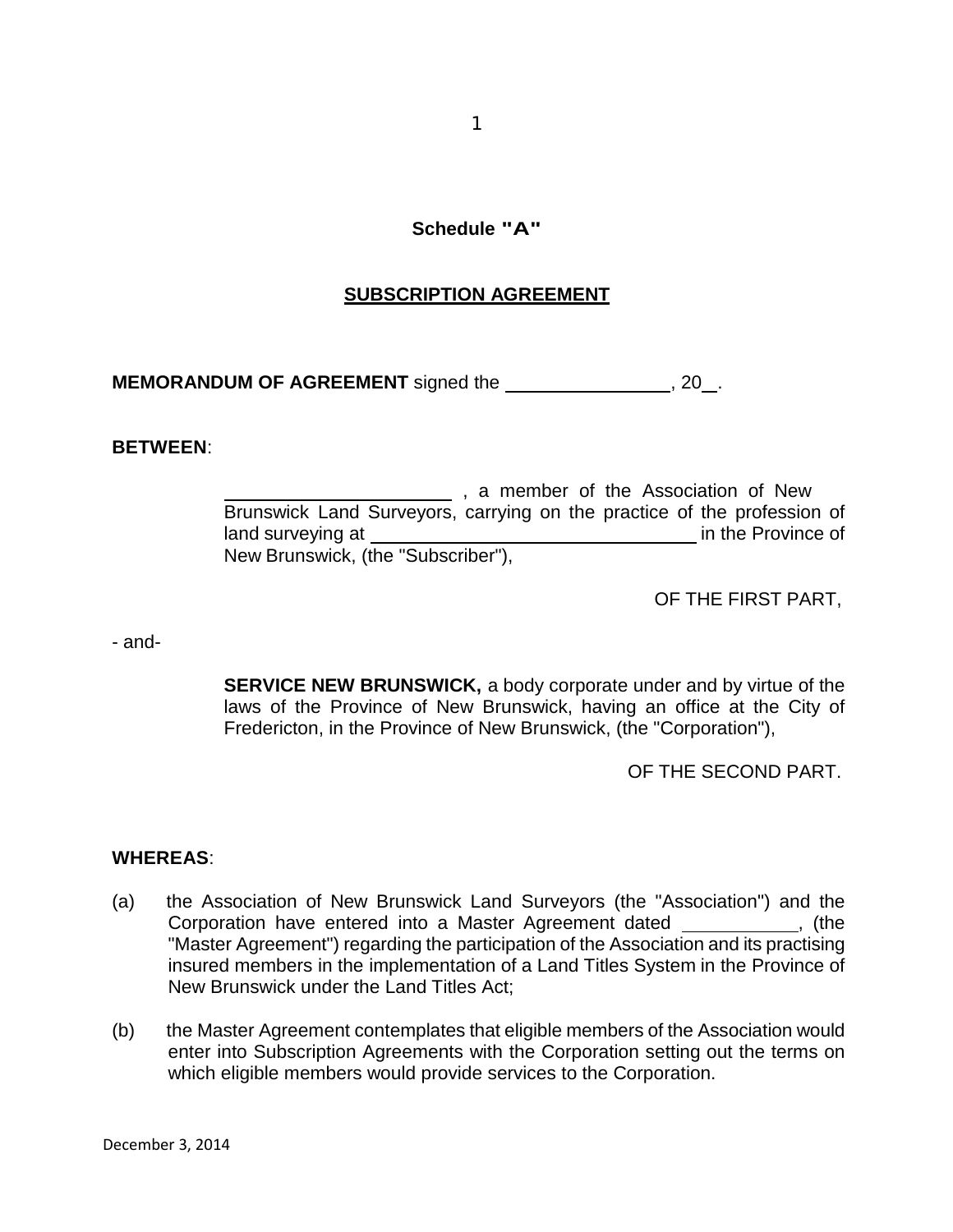**NOW THEREFORE THIS AGREEMENT WITNESSETH THAT** for and in consideration of the premises and the mutual convenants and agreements herein contained, the parties agree as follows:

### 1. **Interpretation**

- 1.1 In this Agreement
	- (a) "Act" means the Land Titles Act as amended from time to time;
	- (b) "Agreement" means this Agreement and any agreement that is supplementary to or in amendment or confirmation of this Agreement;
	- (c) "Apparent PID" means the PID which an eligible member believes identifies the parcel of land affected by an instrument or application;
	- (d) "Digital Property Map" means the graphical depiction of parcels of land as compiled by the Corporation on a continuing basis according to the New Brunswick Property Mapping Standards, contained in chapter 6 of the New Brunswick Land & Water Information Standards;
	- (e) "Eligible Member" means a Land Surveyor registered to practice land surveying under the New Brunswick Land Surveyors Act, 1986:
		- (i) who is not suspended;
		- (ii) whose right to practice land surveying has not been revoked or restricted; and
		- (iii) who is covered by mandatory liability insurance in compliance with the Association's By-Law #12, Liability Insurance;
	- (f) "Parcel Attribute Database" means a database containing parcel location information, interest holder names, instrument information and other related data for a PID;
	- (g) "PID" means a parcel identifier which identifies a parcel of land on a Digital Property Map or in the Parcel Attribute Database;
	- (h) "Standards" means the standards of practice established by the Association from time to time that are applicable to this agreement;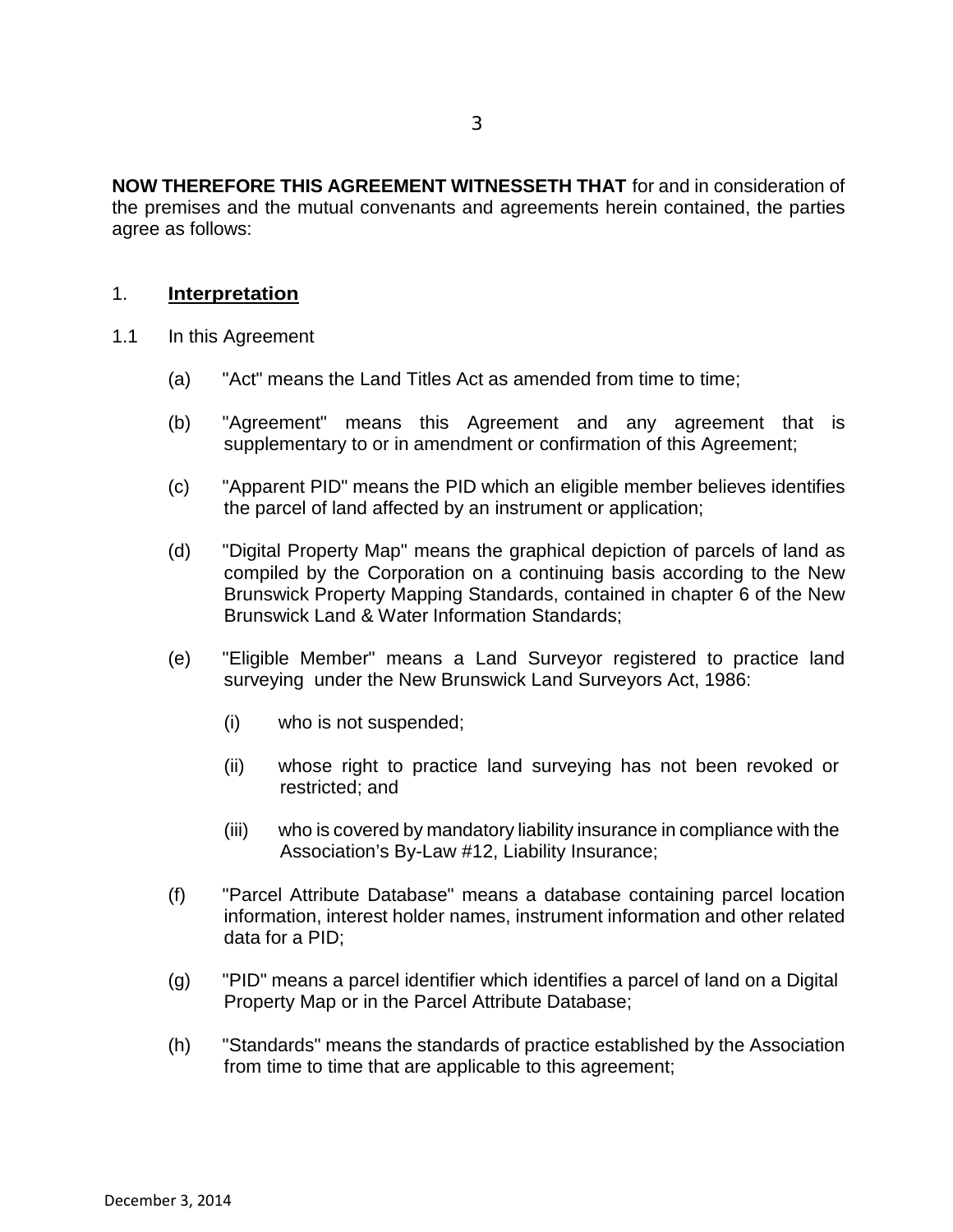- (i) "Statement of Appropriateness" means a statement on an application under subsection 10.1(2) of the Act by a Subscriber to associate a description of a parcel of land with its parcel identifier, indicating that the Subscriber has examined the current Digital Property Map for the parcel and is satisfied that the Digital Property Map appears to depict appropriately the description of the parcel of land in the application; and
- (j) "Web-based" means electronically communicated via the Internet.

1.2 Headings are inserted in this Agreement solely for the convenience of the parties and are not intended to be used as an aid in the interpretation of this Agreement.

1.3 All amounts or sums of money referred to in this Agreement are stated in Canadian dollars.

1.4 Where the context requires, words in the singular include the plural, and words in the plural include the singular, and words importing the masculine gender include the feminine and neuter genders.

## 2. **Representations of the Subscriber**

- 2.1 The Subscriber convenants, warrants and represents to the Corporation that the Subscriber:
	- (a) is an eligible member and will maintain eligibility for the duration of this Agreement; and
	- (b) is familiar with and will comply with the Standards.

2.2 The Subscriber acknowledges that failure to comply with the terms and conditions of this Agreement, including the Rules and Guidelines for Adjudication contemplated under clause 4.1 of the Master Agreement, may disentitle the Subscriber to some or all of the protection and benefits of the Master Agreement, including but not limited to the acceptance by the Corporation of any services performed by the Subscriber under this Agreement, including the right to submit Web-based documentation such as Applications for PID Approval under section 10.1(2) of the Act.

## 3. **Web-based Documentation**

3.1 Applications for PID Approval under subsection 10.1(2) of the Act shall be submitted by the Subscriber as Web-based documentation.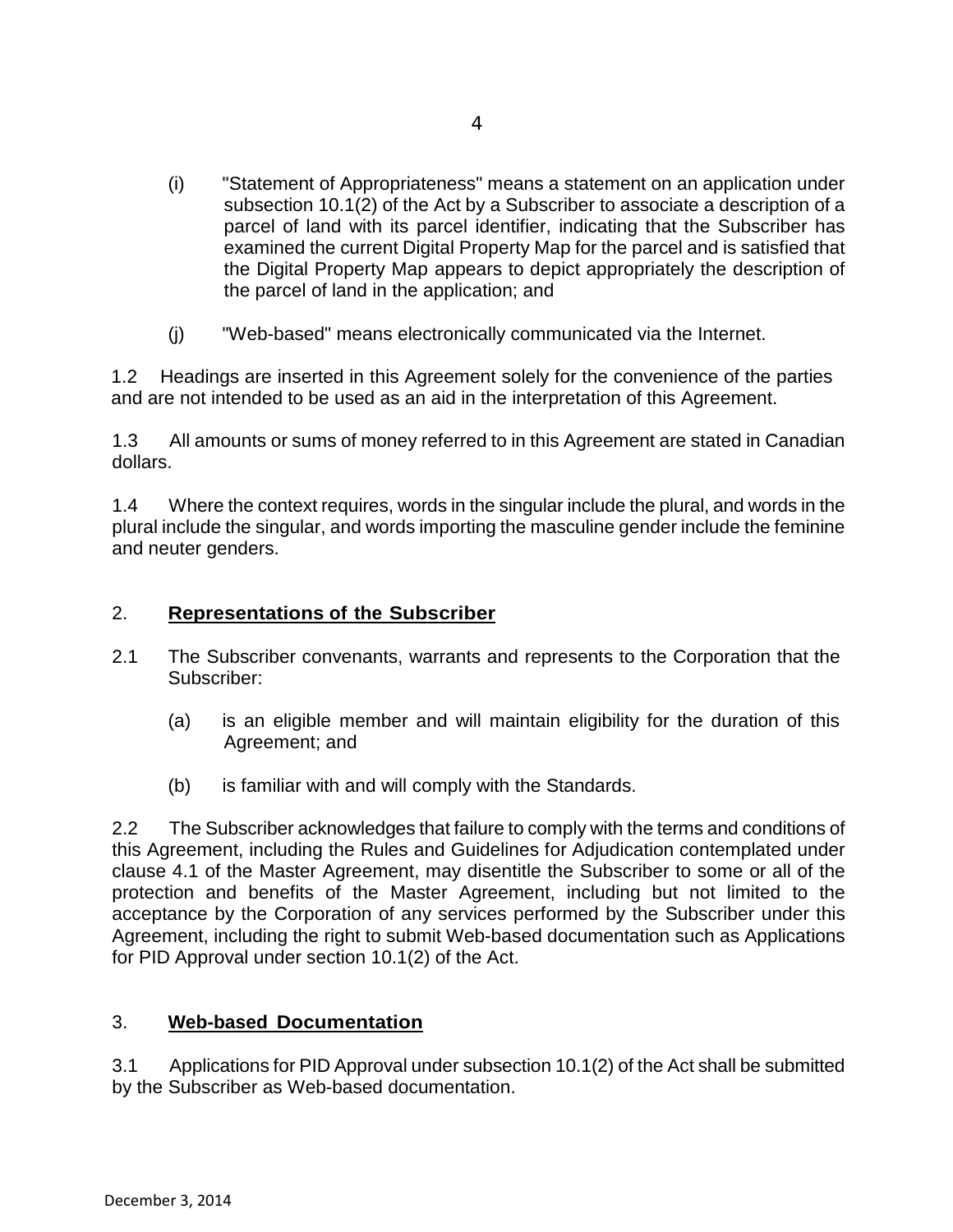3.2 The parties hereto agree that PKI (encrypted signatures) or similar technology may be used by the Corporation as part of Web-based documentation.

# 4. **Parcel Descriptions and Parcel Identifiers**

4.1 By submitting an Application for PID Approval in respect of a parcel of land under subsection 10.1(2) of the Act, the Subscriber certifies:

- (a) that the description of the parcel meets the prescribed standards for descriptions under the Act; and
- (b) that a transfer of the entirety of the parcel would not contravene the Community Planning Act.

4.2 If the Subscriber cannot certify in accordance with paragraph 4.1(a) or (b), the Subscriber shall not submit an Application for PID Approval under subsection 10.1(2) of the Act until such time as any deficiencies have been resolved or an Advance Ruling has been obtained under clause 4 of the Master Agreement.

4.3 Subject to section 4.4, a Statement of Appropriateness shall form part of the Webbased submission for each application by a Subscriber under subsection 10.1(2) of the Act and shall be worded as follows:

"I have examined the current Digital Property Map for the parcel associated with this application and I am satisfied that the Digital Property Map appears to depict appropriately the description of the parcel of land in the application."

4.4 A Statement of Appropriateness is not required for an Application for PID Approval with respect to a condominium parcel or an air space parcel.

## 5. **Acceptance**

5.1 Subject to the terms and conditions of this Agreement and the Master Agreement, the Corporation shall accept Statements of Appropriateness issued by the Subscriber in conformity with the Act.

## 6. **Procedures**

6.1 The Subscriber confirms that the Web-based documentation submitted to and relied on by the Corporation shall be conclusive and will have the same force and effect as if made under the Evidence Act, R.S.N.B. 1973, c. E-11.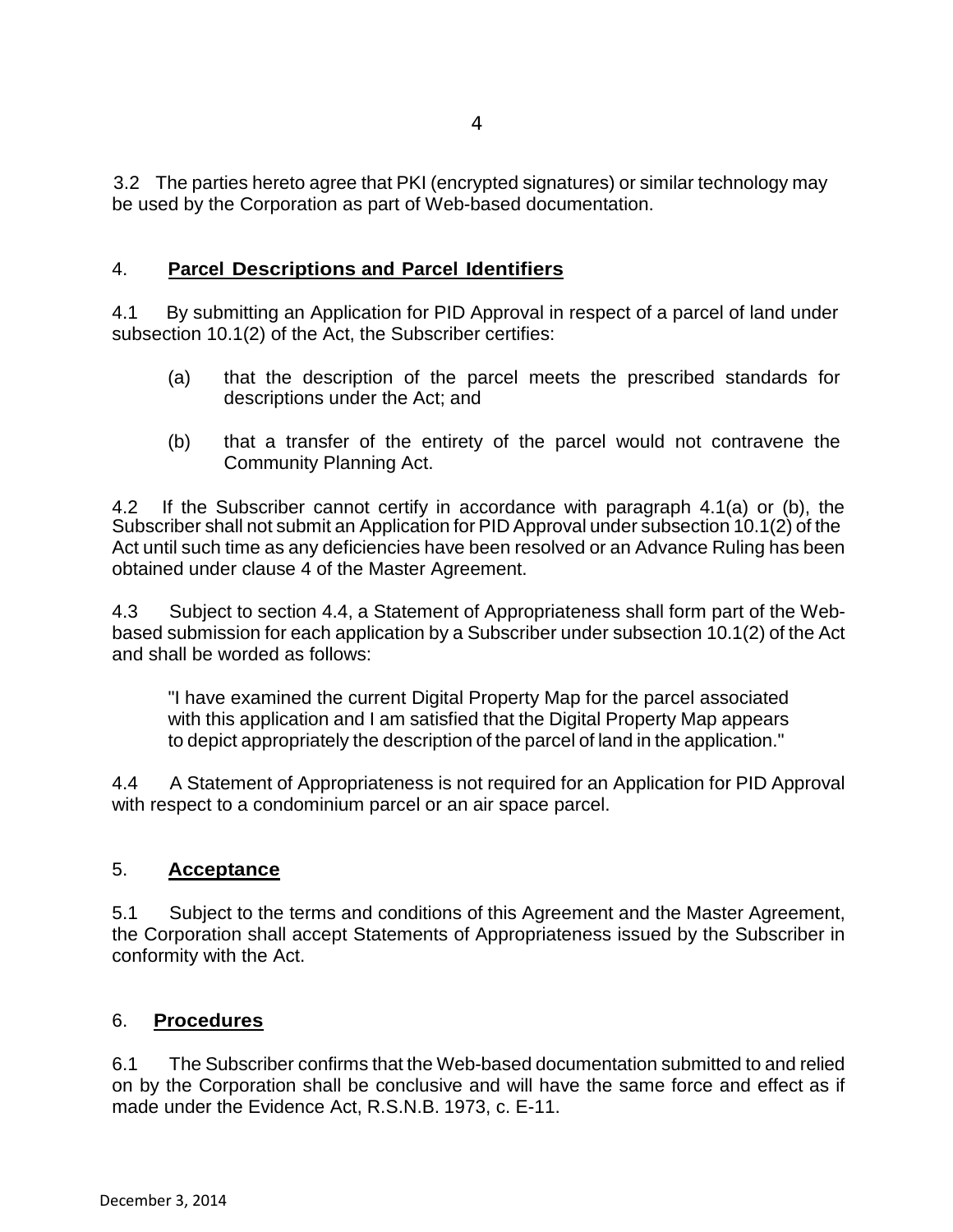# 7. **Release of Subscriber Information**

7.1 The Subscriber hereby authorizes and directs the Association to promptly notify the Corporation of particulars of any change in the Subscriber's eligibility.

7.2 The Subscriber hereby authorizes and directs the Corporation to promptly notify the Association in writing of any claim or potential claim against the Subscriber in respect of work carried out under this Agreement as provided in section 3.4 of the Master Agreement.

7.3 The Subscriber authorizes the Corporation to notify the Association that the Subscriber has entered into this Agreement and to provide the Association with particulars of PID Approval/Statements of Appropriateness issued by the Subscriber after the signing of this Agreement.

# 8. **Limitation of Liability of Subscribers**

8.1 The Corporation acknowledges and agrees that any claim against a Subscriber arising from an Application for PID Approval under subsection 10.1(2) of the Act, a parcel description or a Statement of Appropriateness submitted by a Subscriber, shall be limited as set out in section 3 of the Master Agreement.

8.2 Where the eligibility of the Subscriber has terminated, only those claims made by the Corporation against the Subscriber in respect to any services performed by the Subscriber under this Agreement or accepted by the Corporation from the Subscriber before the Association had given notice to the Corporation of the termination of the Subscriber's eligibility are governed by this Agreement.

# 9. **Arbitration**

9.1 Subject to clause 7 of the Master Agreement, either party (the "Complainant") may refer any dispute as to the construction, interpretation or application of this Agreement to arbitration by giving the other party ("Respondent") hereto notice of the dispute and a brief description thereof. Each party shall name an arbitrator within twenty (20) business days of the notice of dispute being given to the Respondent. The Respondent shall respond to the notice of dispute within fifteen (15) business days of receiving it from the Complainant. The two arbitrators shall within fifteen (15) business days of the appointment of the second arbitrator appoint a third arbitrator. The arbitrators shall specify time limits by which acts are to be done in order to have the dispute dealt with expeditiously. The arbitration shall be conducted in accordance with the Arbitration Act, Acts of New Brunswick, 1992, c. A-10.1, as amended. Such arbitration shall be held in Fredericton and the decision by a simple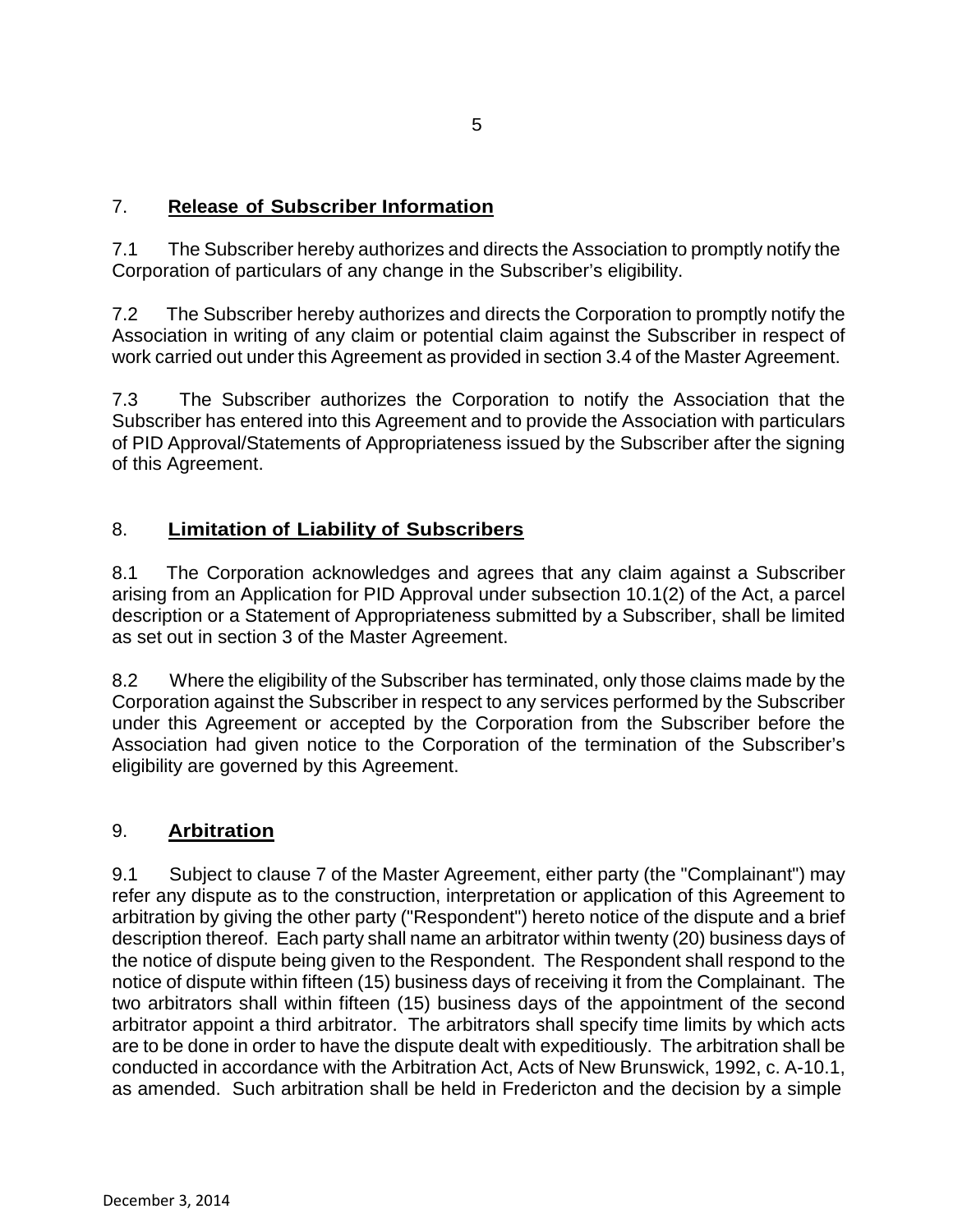majority of the panel of arbitrators shall be final and binding on the parties and may be enforced in a court of competent jurisdiction. The arbitration shall be conducted in accordance with the Rules of Court of New Brunswick except to the extent the parties otherwise agree. The costs of arbitration shall be borne equally by the parties.

9.2 For greater certainty, the liability of the Subscriber to the Corporation in respect of a claim by the Corporation under article 8 is not a dispute contemplated for resolution by the arbitration provisions of section 9.1.

9.3 In the event that either party fails to take any action within the time limits specified in this article or any time limits specified by the arbitrators, such party shall be deemed to be in default and the dispute may be decided in favour of the party not in default.

### 10. **Changes to the Agreement**

- 10.1 No modification to this Agreement shall be effective unless it is in writing and
	- (a) signed by the parties; or
	- (b) has been proposed by the Corporation and approved by the Association after not less than 30 days notice has been given to the Subscriber.

## 11. **Termination of Agreement**

- 11.1 This Agreement shall terminate immediately upon the occurrence of the first of the following:
	- (a) termination of the Master Agreement; or
	- (b) termination of the Subscriber's eligibility; or
	- (c) upon 30 days written notice by the Subscriber to Service New Brunswick.

11.2 Where this Agreement has terminated under paragraph 11.1(b), this Agreement shall, at the option of the Subscriber, be revived upon the Subscriber re-establishing eligibility.

11.3 Notwithstanding termination of this Agreement, the limitations on liability set out in section 8 of this Agreement shall survive such termination.

### 12. **Notice**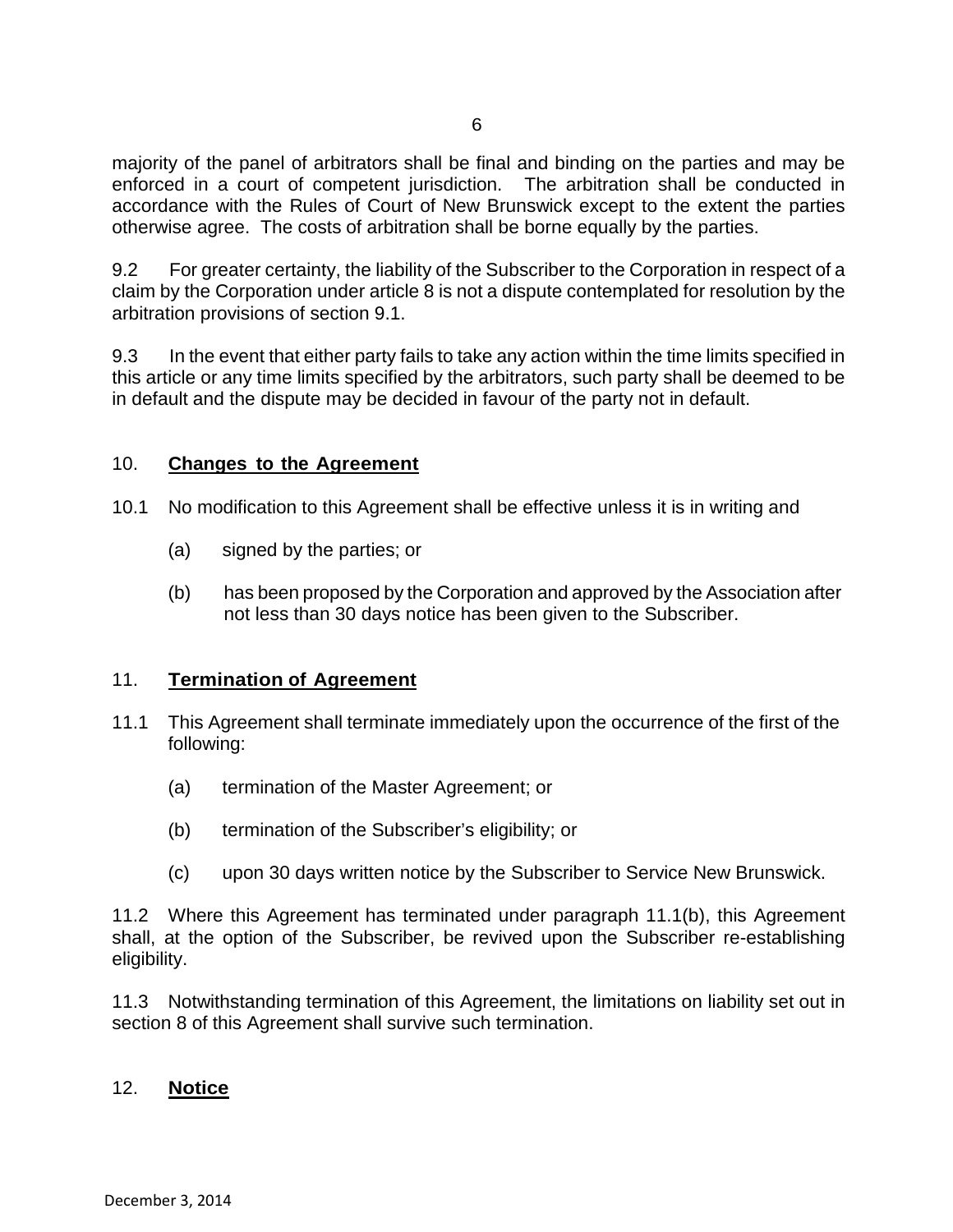12.1 Any notice or document required or permitted to be given by this Agreement to a party hereto shall be in writing and is sufficiently given if served in the manner provided for personal service under the Rules of Court of New Brunswick or if transmitted by facsimile or electronic mail transmission, to such party addressed as follows:

in the case of the Subscriber:

Subscriber, [address] E-mail:

in the case of the Corporation to:

Service New Brunswick P.O. Box 1998 985 College Hill Road Fredericton, NB E3B 5G4 Attention: Registrar General Land Titles E-mail (Registrar General's e-mail address)

and a notice so served personally shall be deemed given at the time of service and a notice sent by facsimile or electronic mail transmission shall be deemed given on the first business day after such transmission provided that a copy of the notice has been sent, within 24 hours of the transmission, by ordinary prepaid mail.

12.2 Notwithstanding the provisions of section 12.1 permitting notice to be given by facsimile or electronic transmission, any notice to be given pursuant to section 8.2 shall not be effective unless personally served in accordance with section 12.1.

## 13. **Time**

13.1 Time is of the essence of this Agreement.

### 14. **Assignment**

14.1 Neither party may assign this Agreement.

## 15. **No Agency or Partnership**